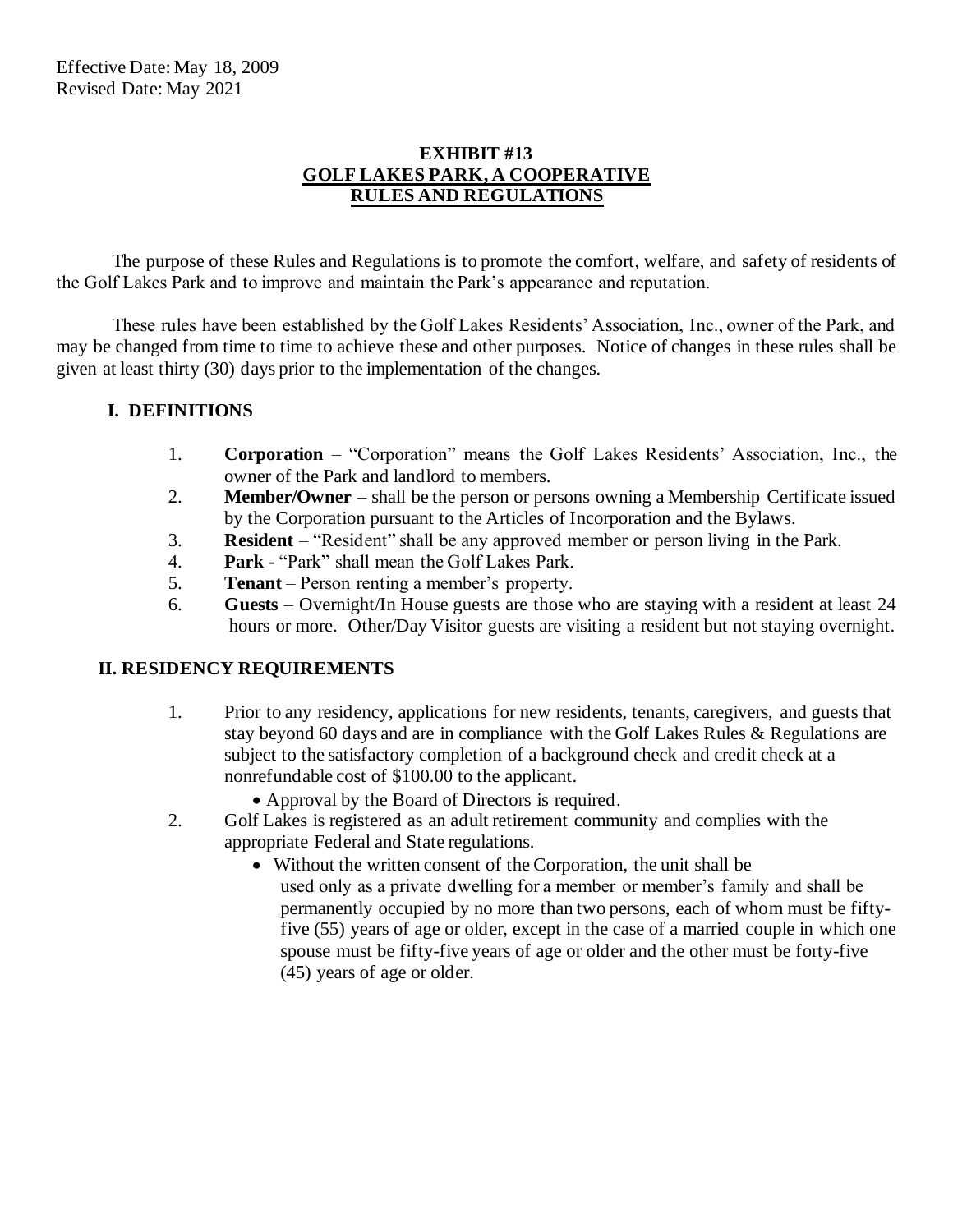### **III. GUESTS**

- 1. A member's guest who is a family member, may remain in a member's home in their absence or with a member for no more than sixty (60) days within a six-month period and then six months must elapse before they can revisit.
	- Unaccompanied guest(s) must be 21 or older.
	- Any guest occupying a unit in the owner's absence must register at the office.
- 2. A resident's guest, other than previously defined, may only visit with the resident up to sixty (60) days within a six-month period, then 6 months must elapse before they can revisit.
- 3. The resident is responsible for acquainting their guests with Park rules and regulations.
- 4. As this is a 55 or older community, providing child care is limited to the following: Unaccompanied visits to a home site or other locations in the Park by a child or children will be limited to sixty (60) total days per year. Any part of a day shall be counted as a day. A visit under this rule shall count as one day regardless of the number of children visiting the Park. A resident or tenant shall register with the Corporation for the duration of their stay of each visiting unaccompanied child either by email, by telephone or by registering at the office. In addition to such registration a resident or tenant shall maintain a contemporaneous written record of visits qualifying under this rule. The written record may be maintained by a list of days with visits, a notation on a calendar, a journal entry, or by any other written method which may reasonably be understood by the Corporation's management.

#### **IV. PETS**

 1. No resident or guest shall keep any pet of any kind in the Park, including birds, except for approved assistance/therapy/service animals that comply with the Federal Fair Housing Act may be permitted. See the manager for policies and procedures.

#### **V. RESPONSIBILITIES**

- 1**.** No alcoholic beverages shall be consumed or served in any building or recreation area which is the Corporation's property.
	- Drunken or offensive behavior shall not be tolerated.
- 2. Smoking, including e-cigarettes, is not permitted in the clubhouse, pool deck, or fitness center.
- 3. No yard sale, garage sale, carport sale, estate sale or auction is allowed anywhere on a lot or in the home.
- 4. Residents should promptly report vandalism of private or Park property to management or the Board of Directors.
	- For emergencies call 911.
- 5. Legitimate complaints concerning infractions of these rules should be reported verbally to the manager.
	- If further attention is needed, report in writing to the Board of Directors.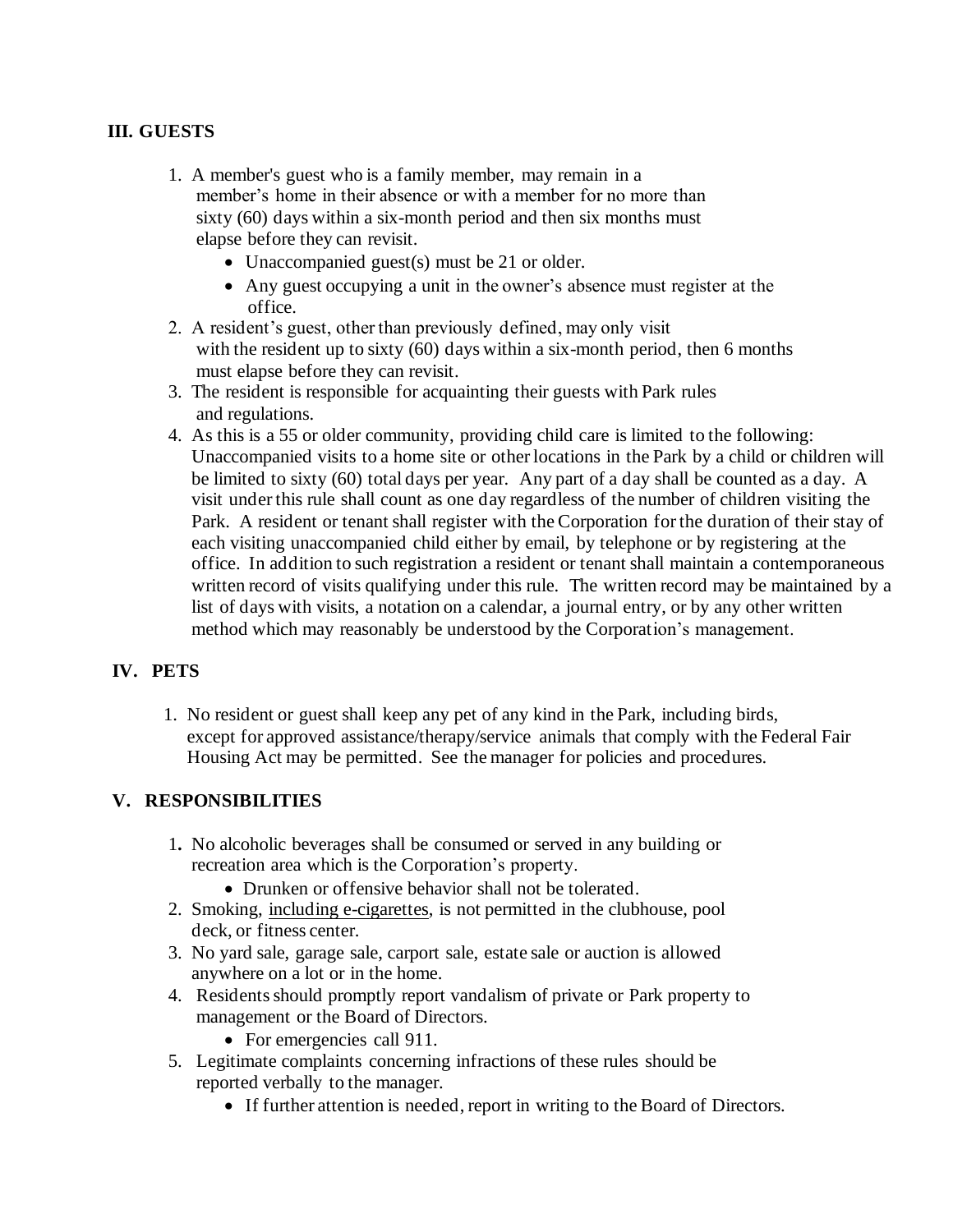# **VI. SIGNAGE**

- 1.Political Signs
	- A. One political sign or flag may be displayed within 3 feet from home for not more than 30 days before Election Day and must be removed within 24 hours after Election Day. Signage not to exceed 16" x 24".
- 2. Vendor Signs
	- A. Signs advertising the contractor's company may be posted before construction or remodeling begins and must be removed when the work is complete.
- 3. Sale/Rent Signs
	- A. "For Sale" or "For Rent" signs on homes only shall be limited to an attractive sign of not more than 144 square inches which may be placed inside the unit (one sign per unit).
	- No signs are permitted in the yard. Realtors and members are permitted to have an "Open House" sign, clearing the time and date with the manager.
	- "Open House" and directional signs from the gates to the property are allowed only during the hours approved for the open house.

### **VII. MOBILE HOME SITE**

- 1. Members are responsible for the overall appearance of the mobile site.
	- Sites shall be kept orderly, neat, clean, and free of litter.
	- Watering, weeding, replacement of lawn by sod, grass seed, plugs, mulch, or stones, and general care of the lawn, planters, shrubs and trees are the responsibility of the member.
	- No lawn shall be mowed before 7:30 a.m., or on Sunday.
- 2. Mobile homes shall be attractively maintained and comply with all applicable laws, ordinances, and regulations of state, county or Park, as from time to time amended.
	- Decorative skirting is required.
- 3. Resident's planting trees, shrubs and flowers must first coordinate with management to avoid damage to underground facilities and for lawn maintenance and easement considerations.
	- Management shall be notified of intent to remove trees.
	- New trees are to be planted a minimum of six feet apart.
	- All trees, shrubs, flowers, siding, and air conditioning units must be protected from weed-eater and lawn mowers with landscaping logs or concrete landscape edging, if the resident is on the Park's lawn mowing program.
- 4. Flowers, shrubs, and lawns may be watered only by hand held hose on the days designated by the State of Florida.
	- No sprinkler system, set sprinkler or soaker hose will be allowed, except in the case of new sod or plugs which may use a soaker hose on a timer for 30 days with the manager's permission.
	- Prudent use of water for all purposes should be everyone's first consideration.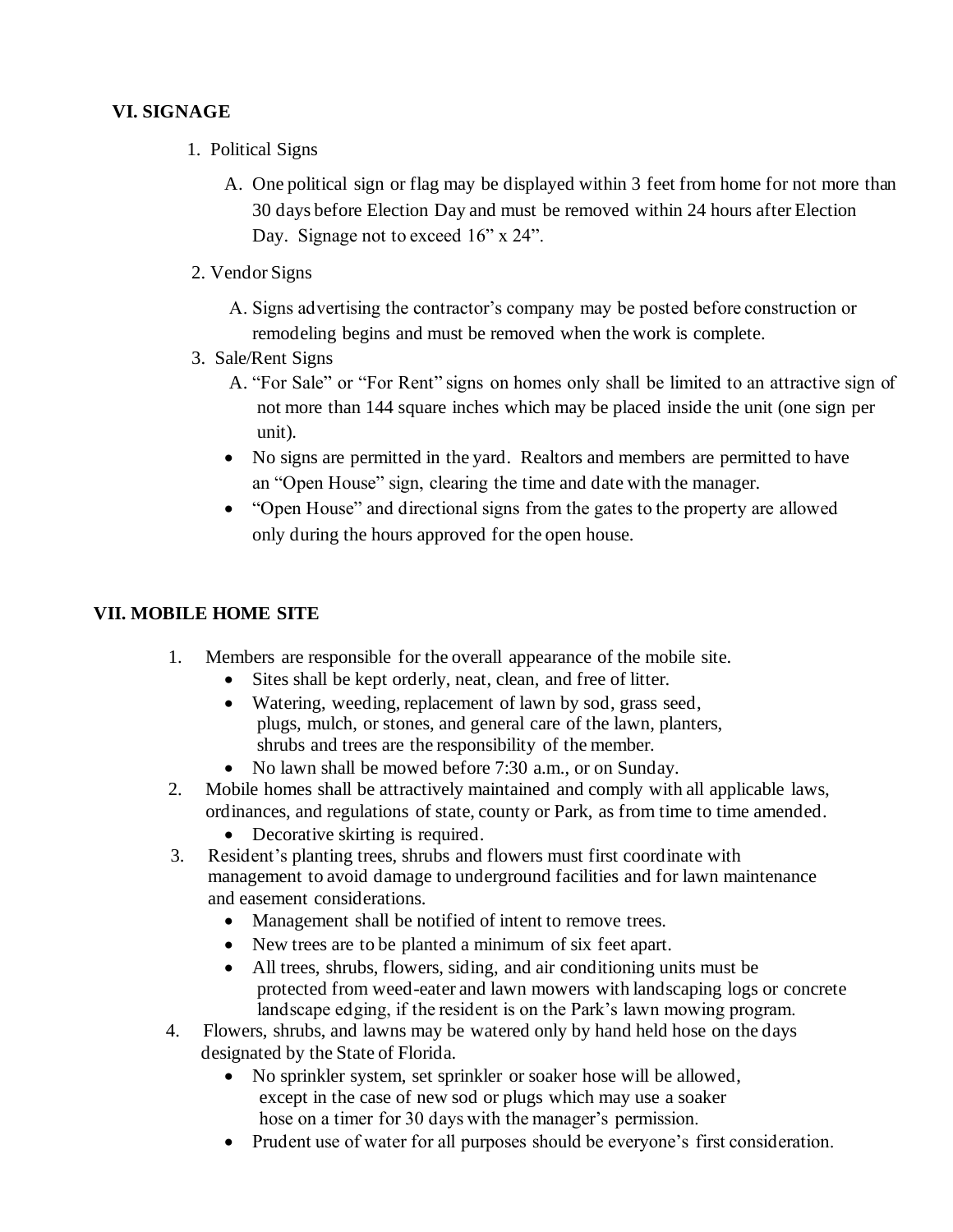### **VII. MOBILE HOME SITE (CONT)**

- 5. All clotheslines must be the folding tree type and must be placed in the rear or side of the mobile home.
	- When not in use, clotheslines must be taken down and put inside.
	- No clothes shall be hung on unenclosed carports or patios.
	- No clothes shall be dried outside on Sunday.
- 6. Only electric meters can be attached to electric panels/poles.
	- No plantings or part of planting shall be within 4 feet of any electrical panel on the meter side or within 2 feet on the back side.
	- A permanently installed screen, such as lattice, must be at least 2 feet away from the meter side and 1 foot from the backside of any electric panel.
- 7. Propane tanks must be hidden from view by a permanently installed screening, such as lattice.
- 8. There shall be no use of fire pits, chimineas, outdoor fireplaces, or similar open flame devices.
	- Tended charcoal and propane cooking grills are allowed.
- 9. There shall be no hot tubs allowed on the exterior of the unit.
	- (The hot tub at Unit 535 is grandfathered in and will be anchored with ratchet tie-down straps and will be removed when owner sells the unit.)
- 10. Mobile home sites not maintained to standards satisfactory to the Association will be maintained by the Association.
	- A minimum fee of \$50.00 will be charged to the member for each service performed.
- 11. No fences will be permitted other than decorative screening which must be approved by the park manager.
- 12. Any clogging of the sewer line from the mobile home to the main line is the responsibility of the resident, who must pay for its cleaning or repair.
- 13. Only water soluble (biodegradable) items are to be flushed to prevent damage to the Association's lift stations.
- 14. The member is responsible for both the electric lines from the weather head to the meter and the meter to the home.
	- The Corporation is responsible for the poles and backboards.
- 15. Any member intending to remove their mobile home from the Park must give the Corporation thirty (30) days' notice in writing.
	- Future plans for the vacant lot must be included.
- 16. All residents who will be away any time for more than 7 days during official hurricane season (June  $1<sup>st</sup>$  to November  $30<sup>th</sup>$ ), must stow away all outdoor objects prior to leaving.
	- This includes, but not limited to flower pots, grills, decorative statues, outdoor furniture, garbage cans, bicycles and rain barrels.
	- If not stored properly or anchored permanently, all such items will be removed.
	- If an expense is incurred it will be charged to the owner.
- 17. No new plantings are permitted in the easements along the Park's perimeter fence or wall.
	- Nothing is to be hung or attached to the perimeter walls or fences around the park.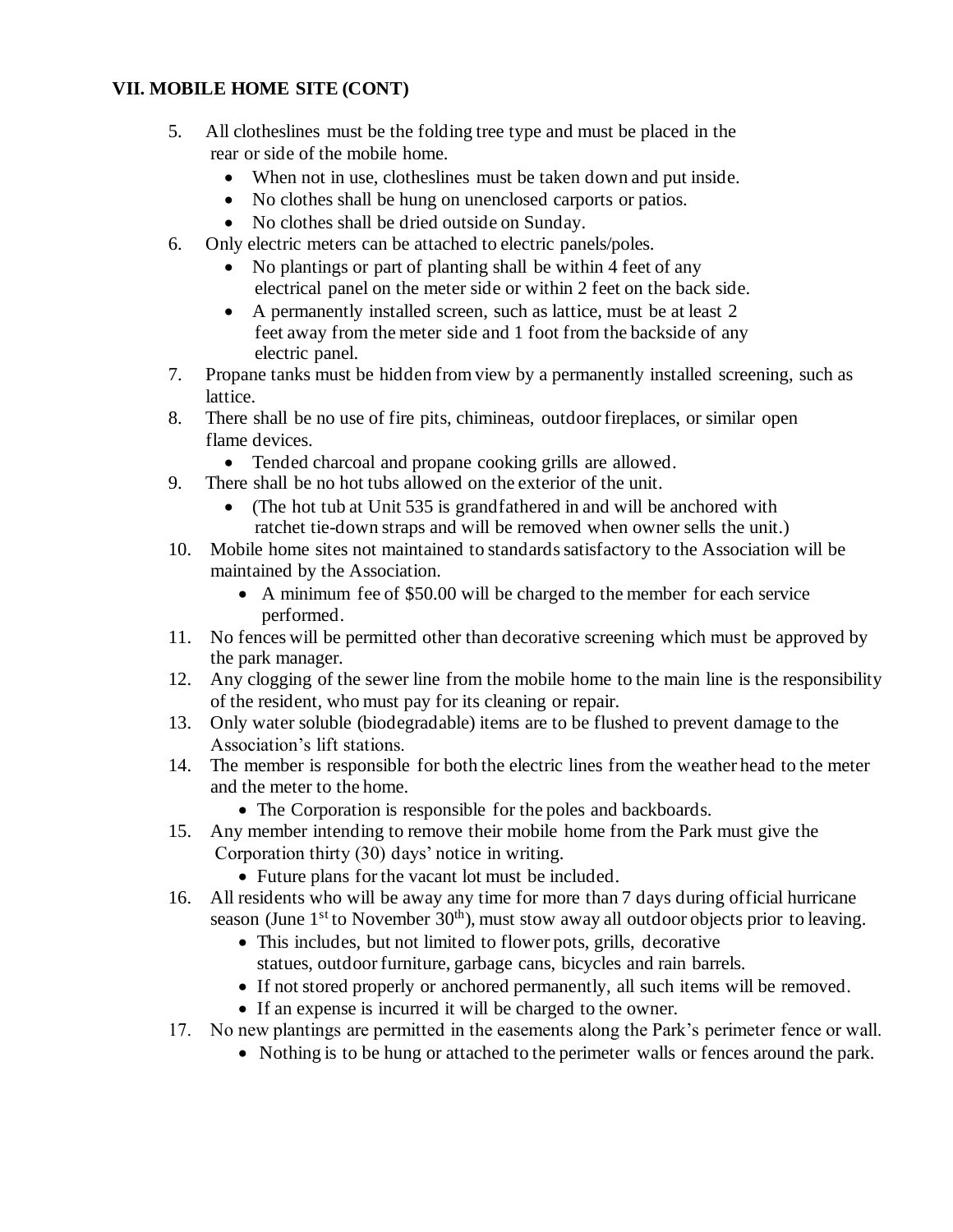- 1. No member and/or spouse may own more than one home at a time except:
	- A. When an owner has purchased a second home, the vacated unit must be on the market for sale.
		- The vacated unit can only be rented with annual board approval.
	- B. When two owners decide to marry/co-habitate and move into one home, they may retain ownership of their respective homes if the following conditions are met:
		- The two homes are titled separately and documentation must be placed in their files at the office.
		- This documentation could be a trust, will or prenuptial agreement.
		- When these conditions are met the vacated home can be sub-leased with board approval.
	- C. When a parent of an owner purchases a unit and requests the owner's name be on the title, this is allowed if upon the death of the parent(s), the owner's name is removed from the title or the unit is put on the market for sale within 90 days.
	- D. A current member (as defined in the prospectus) may purchase one additional unit to be renovated and placed back on the market for sale.
		- Under this rule there are conditions that must be met.
		- An agreement will be required prior to the purchase of an additional unit.
		- These conditions and agreement can be obtained from the Park manager.
	- E. A current member (as defined in the prospectus) may purchase one additional unit to install a model/spec unit to be placed on the market for sale and said unit cannot be rented. After one (1) year Board approval is required annually to rent.
- 2. Prior to the purchase of any new mobile home, the member shall submit to the manager and New Homes Placement Committee, an application and site plan of the proposed new home.
	- A. Prior to approval of application and site plan, the lot must be staked out and measurements verified by the manager.
	- B. All replacement homes must be new-untitled homes.
	- C. Mobile homes within the park shall be a minimum of 12 x 50 actual box.
	- D. Homes must be single story and the maximum length shall not exceed sixty (60) feet.
	- E. The double wide is to be not less than 700 square feet actual box.
	- F. The maximum length, width, and optimum elevation on the lot will be determined upon examination of the site by the manager and the New Homes Placement Committee within county guidelines.
	- G. The manager must take action on the application within 5 days of its receipt.
	- H. Any approved application must be started within 365 days and completed within 90 days.
- 3. All unit lots on curbed streets and avenues have a variable easement from the edge of the concrete to the front or side lot line.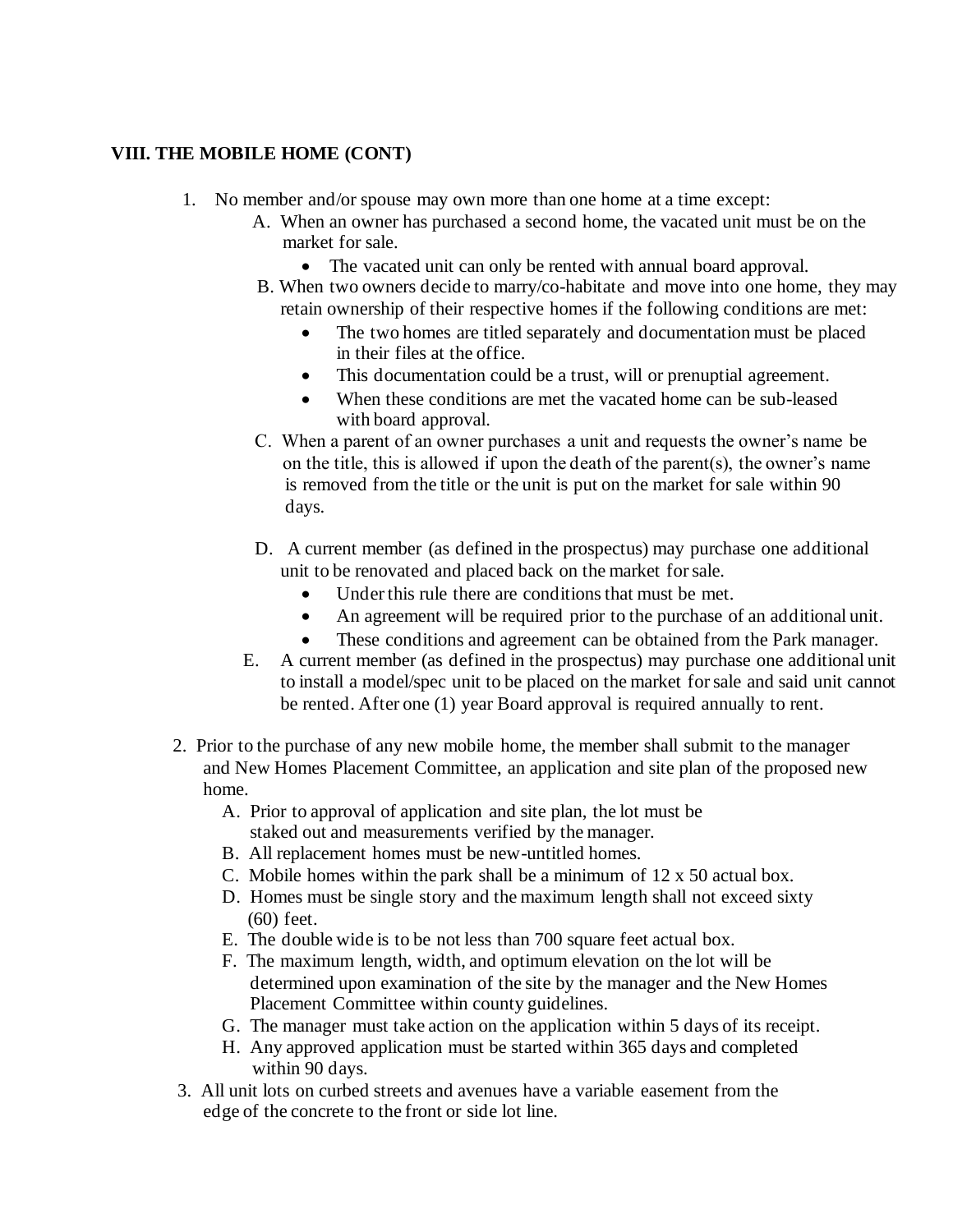- A. Also, adjacent to the perimeter of lakes, canals, wall and fence are variable easements.
- B. There are no easements along non-curbed streets or cul-de-sacs, except for a 5-foot easement around the pool parking lot.
	- No construction or improvements in an easement will be allowed.
	- No permanent concrete or fixtures will be allowed within the easement, except on pre-existing and new mobile home motor vehicle driveways.
- 4. To continue policies in place since the establishment of the Park, minimum setback regulations apply to all installations and construction on new and existing mobile homes.
	- A. On all streets and avenues, the square of the mobile home and garage must be setback 15 feet from the front lot line if the mobile home is set either parallel to or perpendicular to the front lot line with the exception of the lots at the end of each cul-de-sac and the lots on the west side of 1st A St. E.
		- On all lots across the end of each cul-de-sac and on the west side of 1st A St. E., the square of the mobile home and garage must be set back a minimum of 15 feet from the front lot line.
		- However, an adjoining porch, open or enclosed, is permitted to be setback a minimum of 8 feet from the front lot line, provided it does not exceed 75% of the length of the box on the above noted lots only.
	- B. Carports, garages, sheds and add-ons must be setback 15 feet from the front lot when the mobile home is setting perpendicular to the street or avenue, except for lots on 8<sup>th</sup> Street E. (4922 thru 4940), lots on 50<sup>th</sup> Avenue E. (702 thru 714), lots on  $49<sup>th</sup>$  D Avenue Dr. E. (702-703) and lots on 7<sup>th</sup> Street E. (4921 thru 4931) which are set back from 9.4 to 24.9 feet.
		- On these lots new homes should be located as closely as possible to line up with the adjacent properties.
	- C. Carports, awnings and ramadas must be setback 5 feet from the front lot line if the mobile home is setting parallel to the street or avenue.
	- D. A minimum setback of 5 feet is required from the sides and rear of all lot lines and the area not on street or avenue.
	- E. Awnings (if not combustible material), overhangs, shrubs, air conditioners, propane tanks and utility mountings, located a maximum of 24 inches from any building or as close as possible to any existing concrete slab, are permitted within the setback (front, rear and side).
		- Stoops no longer than four (4) feet deep, steps, planters and sidewalks are permitted within the front setback.
		- Other than air conditioner concrete slab (side and rear) no other concrete slabs or raised structures are to be placed in the 5-foot setback (side and rear).
		- No concrete sidewalk or walkways in the 5 foot setback, no stoops or porches allowed (side and rear).
		- Scattered stepping stones may be used as a walkway, stone, grass, mulch and gardens may be used.
		- Shell cannot be used at all.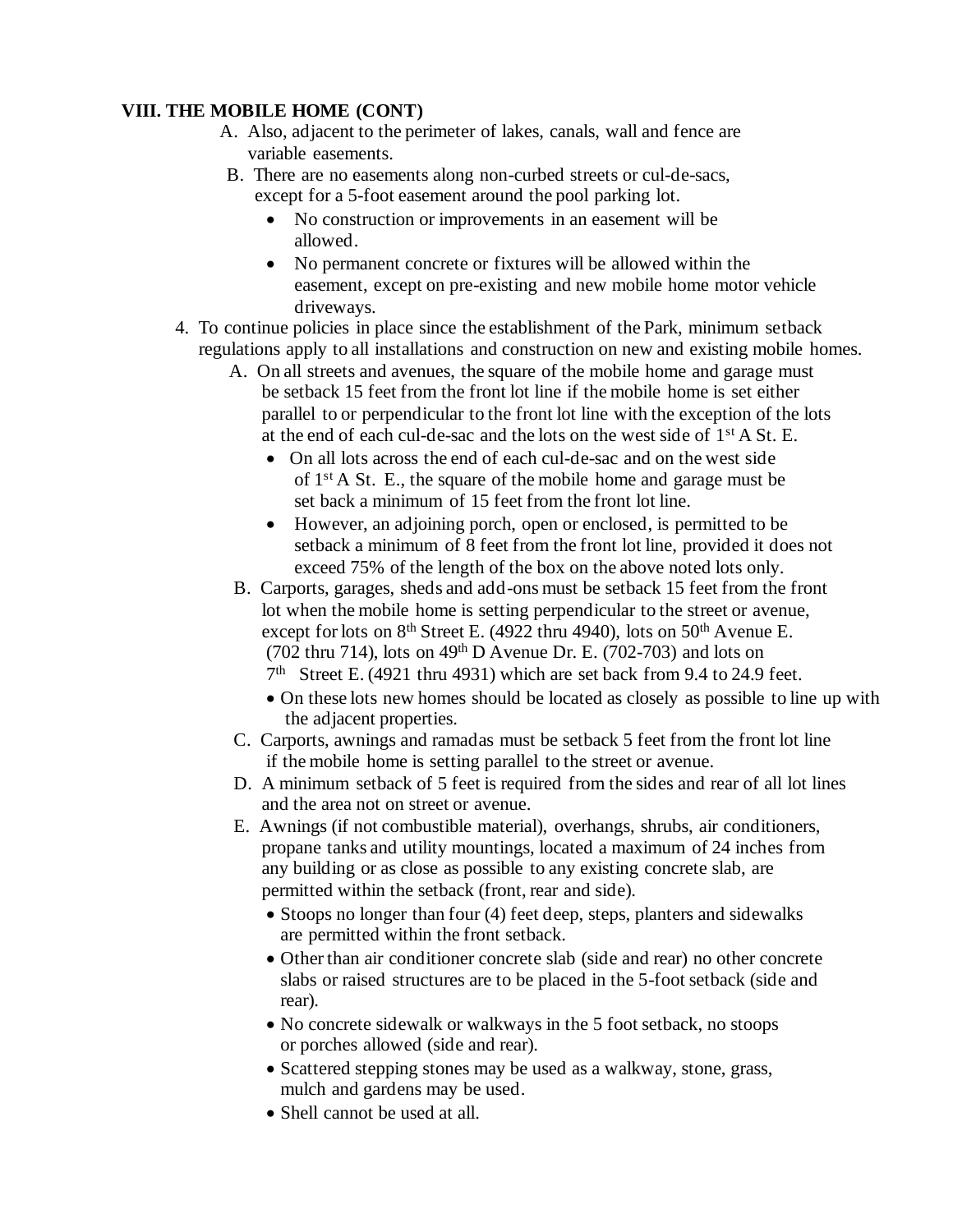- F. All steps and stoops must be constructed from wood, poured concrete, concrete block, brick, flagstone or fiberglass material.
	- No metal steps or stoops will be allowed.
- G. Any mobile home already set in the park, which deviates from the setback requirements, is grandfathered in.
- 5.Newly installed mobile homes must be set up to include the following appurtenances within 90 days from date of placement on lot; carport, or garage, aluminum or composite carport roof providing a minimum of 17 feet for vehicle parking, solid concrete drive with a minimum width of thirteen (13) feet, concrete footer around home to support skirting, concrete air conditioning pad, utility room (unless garage is provided), and decorative under-skirting on the box of the home consisting of durarock, brick, stone or equivalent material or vertical ventilated interlocking plastic (vinyl) panels.
	- A. New homes are required to provide down spout drainage away from neighboring properties.
	- B. Sheds, utility rooms and garages do not require under-skirting.
	- C. Mobile home siding shall not be used as decorative under-skirting, except when a minimum of a 12-inch-high row of brick or other decorative masonry is provided along the bottom.
	- D. Vertical supports must be 2 feet or less apart.
	- E. Supports must be pre-approved by the New Home Placement Committee.
	- F. Any pavers or coverings added to the carport or driveway concrete must be with a material with hardness equivalent to concrete and must be permanently attached to the concrete surface.
	- G. Colors must be compatible with the home colors.
	- H. Fabric, vinyl or rubber pavers are not acceptable**.**
	- I. All new homes, when installed, must include in their plans a front yard light and an approved electrical meter pedestal, to be located a maximum of 24 inches from any building or as close as possible to any existing concrete slab, for use with the Co-Op supplied handhole.
	- J. Florida Statute 63-555.31 or any Manatee County Ordinance for public water mains shall be considered applicable to Golf Lakes Residents Association with the following additions and emphases.
	- Water shut off valve shall be accessible on the exterior of the home at or near the back of the home.
	- The water line must go directly from the street lateral to the house shut off valve without going under any permanent structure or pavement.
	- Upon acceptance of the house installations by Golf Lakes Residents Association, this water line up to and including the valve will become the responsibility of Golf Lakes Residents Association.
	- Use of ferrous materials is not permitted.
	- This ruling emphasizes the Statute that this water line (no matter what diameter) will be at a higher level than the sewer line, at least 3" away from the sewer, at a depth of the street lateral or at least 18" below ground level.
	- K. The manager and New Home Placement Committee must approve the design of all appurtenances and additions.
	- L. At the request of a member, the Corporation will stake the lot lines and setbacks.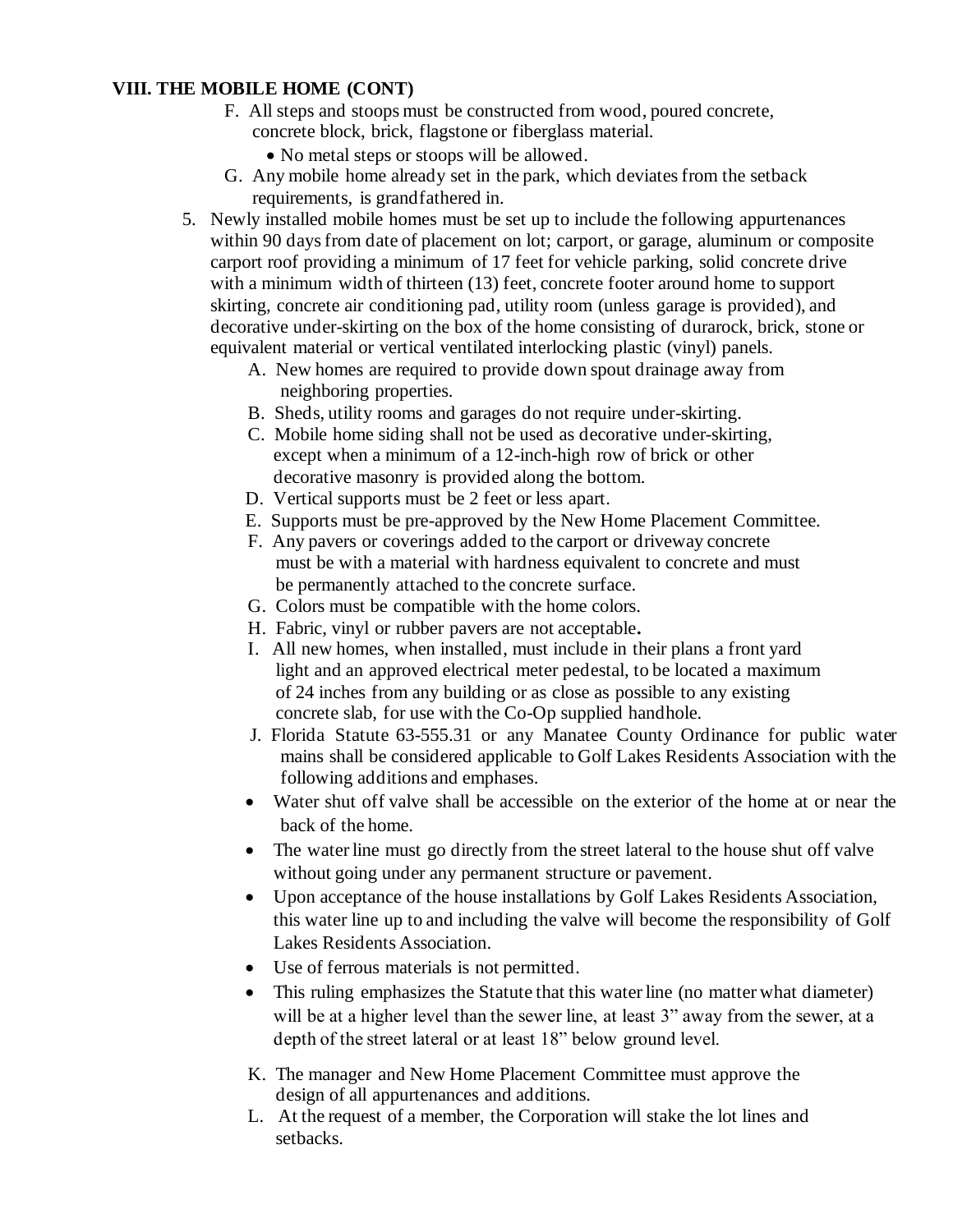- 6. No construction by member of any new structure, or additions to existing structures or any painting, shall commence prior to member submitting drawings and specifications, including colors, (see #7) to the manager and obtaining writing approval to proceed with the construction.
	- A. Existing structures must include a carport or garage with a minimum of 17 feet for vehicle parking and concrete drive with a minimum width of thirteen (13) feet.
	- B. The box of the mobile home must have decorative under-skirting consisting of durarock, brick, stone or equivalent material or vertical ventilated interlocking plastic (vinyl) panels or decorative blocks.
	- C. Mobile home siding shall not be used as decorative under-skirting, except when a minimum of a 12-inch-high row of brick or other decorative masonry is provided along the bottom.
	- D. Any mobile home already set in the park which deviates from this requirement is grandfathered in.
	- E. The manager and the New Home Placement Committee (only if the configuration of the home is changed) must approve the design of all changes to the appurtenances and additions on existing mobile homes.
	- 7. Paint colors for the base modular unit and the under skirting shall be the same as the approved colors offered by the manufactures for Golf Lakes.
		- See color samples in the office.
		- Finish must be flat, satin or semi-gloss.
			- A. Paint colors for trim, shutters and doors shall be selected from the approved color folder available in the Golf Lakes Office, in a flat, satin, or semi-gloss finish.
			- B. Awnings shall be painted white, an off white or a cream color and may have accent stripes of the approved trim colors not to exceed four (4) 3-inch stripes per awning. All paint finish shall be shall be flat, satin or semi-gloss.
			- C. Canvas awnings or overhangs must be an approved trim color.
	- 8. Any approved construction or remodeling (not included in item 5 above) must be started within 365 days and must be completed within 60 days.
		- All permits must be obtained before work begins.
		- Signs advertising the contractor's company may be posted before construction or remodeling begins and must be removed when the work is complete.
	- 9. Only emergency construction work allowed on Sunday.
		- No other construction work is to start before 7:30 am and end no later than 8:00 pm. Monday through Saturday.
	- 10. Home appliances, ranges, refrigerators, freezer, water heater, washer dryer is not permitted to be stored in the carport, patio or porch unless screened from view and approved by management.
	- 11. Members desiring to install a satellite dish must submit their requests to the manager for approval.
		- No dish greater than 32 inches in diameter will be approved.
	- 12. Mobile home tie-downs and blocking must comply with all applicable government laws, ordinances and regulations.
	- 13. Carports are approved to exit only from a mobile home to the street or cul-de-sac on which the home address is listed.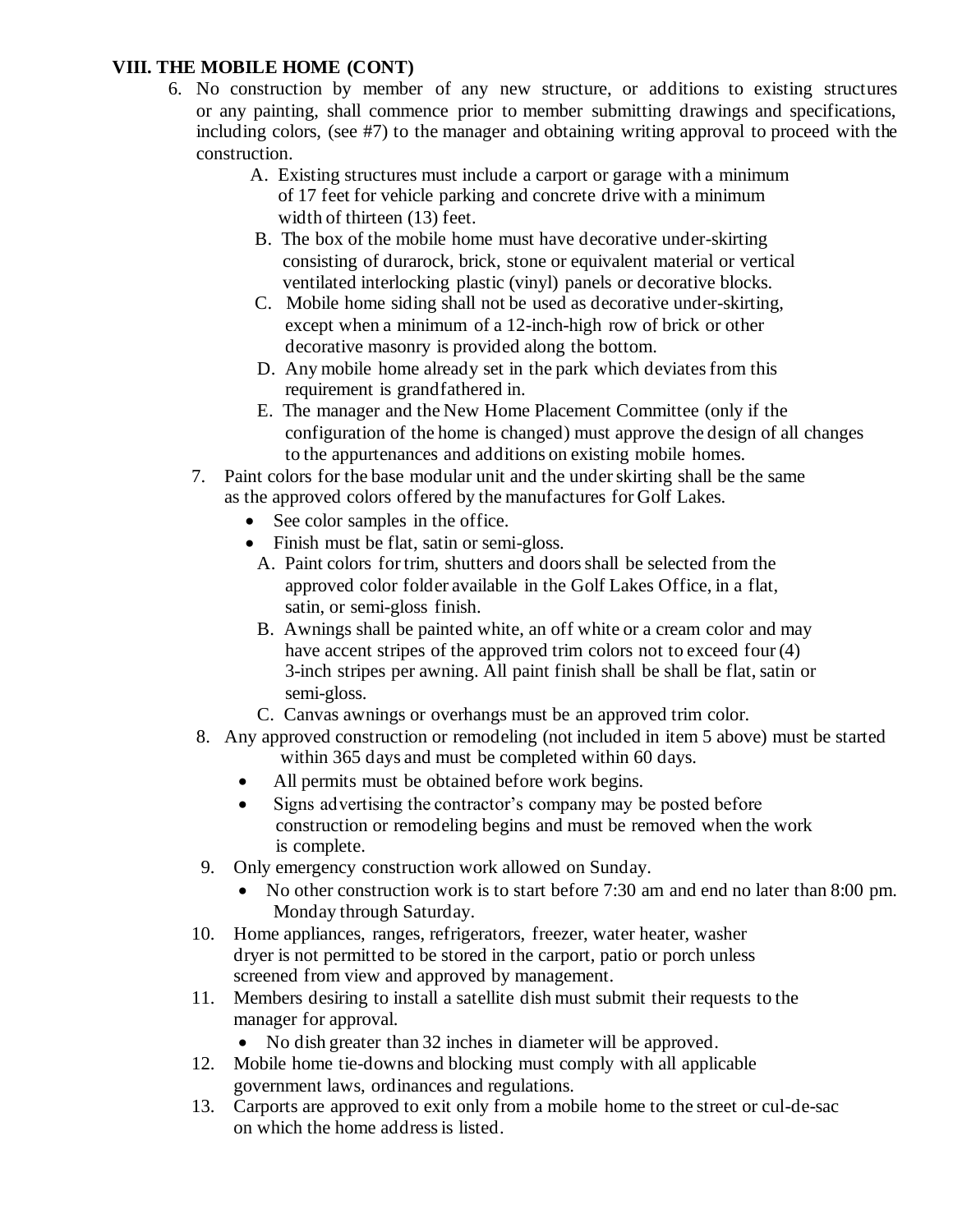- 14. Utility Rooms/Sheds must be of conventional construction and must meet all setback requirements and if at all possible, are to be extensions of existing structures.
	- Stand-alone sheds such as Rubbermaid or sheds made of vinyl, plastic or any flexible material are not to be used.
	- Any existing stand-alone sheds/storage units, shall be securely anchored to the ground, as approved by the manager.
	- However; when the property changes hands, the sheds/storage units made of vinyl, plastic, or any flexible material must be removed.

# **IX. REFUSE**

- 1. All grass clippings, shrubs, plant trimmings and clippings shall be placed in clear plastic bags.
	- Clear plastic bags are available at the office.
	- Tree limbs, cut foliage, etc. must be tied in bundles no longer than 4 feet and placed beside the street for pickup.
- 2. Only household garbage and refuse, securely wrapped in plastic bags, will be collected on designated garbage collection days.
- 3. No refuse may be dumped in any area of the Park.
- 4. Special pick-ups for other than household garbage can be arranged by calling the office.
	- Residents will be charged a fee by the contractor for the pick-up and disposal.
- 5. Residents and Guest are encouraged to recycle, basic recycling includes: cardboard (corrugated), newspaper, aluminum cans, plastic bottles, jugs, glass bottles and tin cans. Non-recyclable: Plastic bags, Styrofoam, shredded paper, broken glass, anything with food on it, building materials and lawn furniture. Non-recyclable item should be placed in regular garbage.

# **X. VEHICLES, TRAFFIC AND TRAILERS**

- 1. Speed limit for all vehicles is fifteen (15) miles per hour.
- 2. Universal remote usage, entering or exiting any gate is strictly prohibited.
- 3. Pedestrians, bicycles, golf carts, and motorized wheel chairs shall always have the right of way.
- 4. Vehicles that are not in operating condition, have tags that have not been renewed or that have no license tag displayed may be towed at owner's expense.
- 5. Residents shall park their vehicles on their own driveway and shall not park on the street overnight.
	- A. If all available parking space is occupied on one's driveway, visitors and guests may park at the end of the cul-de-sac (provided there is one on their street) but shall not block adjacent driveways.
- 6. No utility trailers, motor homes, campers, truck campers, converted buses, *or* originally manufactured vans equipped with water tank *or* supply hose *or* 110 electrical hookups *or* furnace *or* sewer hookups shall be permitted in the Park at a residence for more than eight (8) hours.
	- Such vehicles are never to be used for sleeping-over purposes in the Park.
- 7. Residents or visitors with utility trailers, motor homes, campers or travel trailers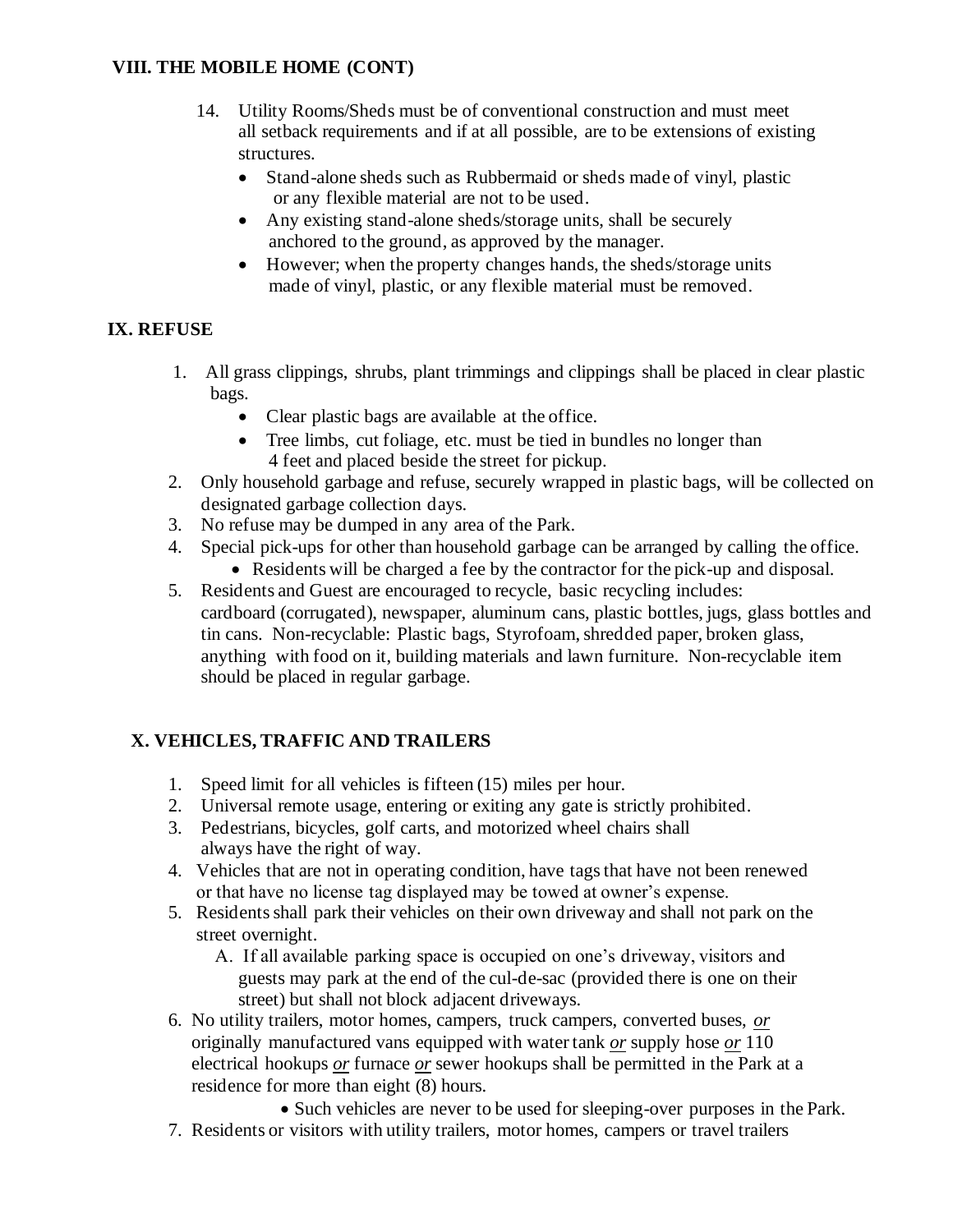# **X. VEHICLES, TRAFFIC AND TRAILERS (CONT)**

 shall park the same in the designated area in the North parking lot (providing space is available) for no longer than seventy-two (72) hours within a ten-day period.

- Owners must post the address and phone numbers (on the vehicle) of the resident using the North lot for parking.
- Vehicles will be towed at the owner's expense.
- 8. No campers, travel trailers, or motor homes shall make use of the South parking lot at any time.
- 9. Any person who owns or operates a golf cart in Golf Lakes shall have liability insurance on said cart and shall assume all liability for driving it on Golf Lakes premises.
	- No person under the age of sixteen (16) shall operate a golf cart in or on the streets of the park.
- 10. No trucks owned or operated by residents of the Park may exceed one ton in capacity and must be a pickup style or type.
- 11. Canoes, kayaks, paddle boards, surf boards and jet skis are allowed if stored in an enclosed solid structure; e.g. under mobile home, in shed or garage.

# **XI. LAUNDRY**

- 1. A coin-operated laundry is available for use by the residents and guests only.
	- No dye is to be used in washing machines.

### **XII. MEMORIAL SERVICES**

- 1. Memorial services for residents of Golf Lakes may be held in the clubhouse.
	- Remains of any kind shall not be present at the Memorial Service.
	- The family must arrange for cleaning up after the service.

#### **XIII. CLUBHOUSE FACILITIES RULES**

#### **A. GENERAL**

- 1. Members who have sold or are subleasing their homes cede their rights to the use of park facilities.
- 2. When using any facilities, guests, other than overnight guests, must be accompanied by a Golf Lakes resident.
- 3. All residents may use the clubhouse and other facilities available at no cost but are responsible for good housekeeping practices, securing the building(s) and turning off lights and air conditioners.
- 4. Permission for use of the clubhouse is as follows:
	- A. Priority shall be given to those who have been using certain areas at certain times in the past.
	- B. Any park wide or special activity shall have precedence over any weekly activity.
		- For the use of any rooms Activities Committee;
		- To reserve the kitchen Kitchen Committee:
		- To reserve the conference room Park Office;
		- Library is an unscheduled room.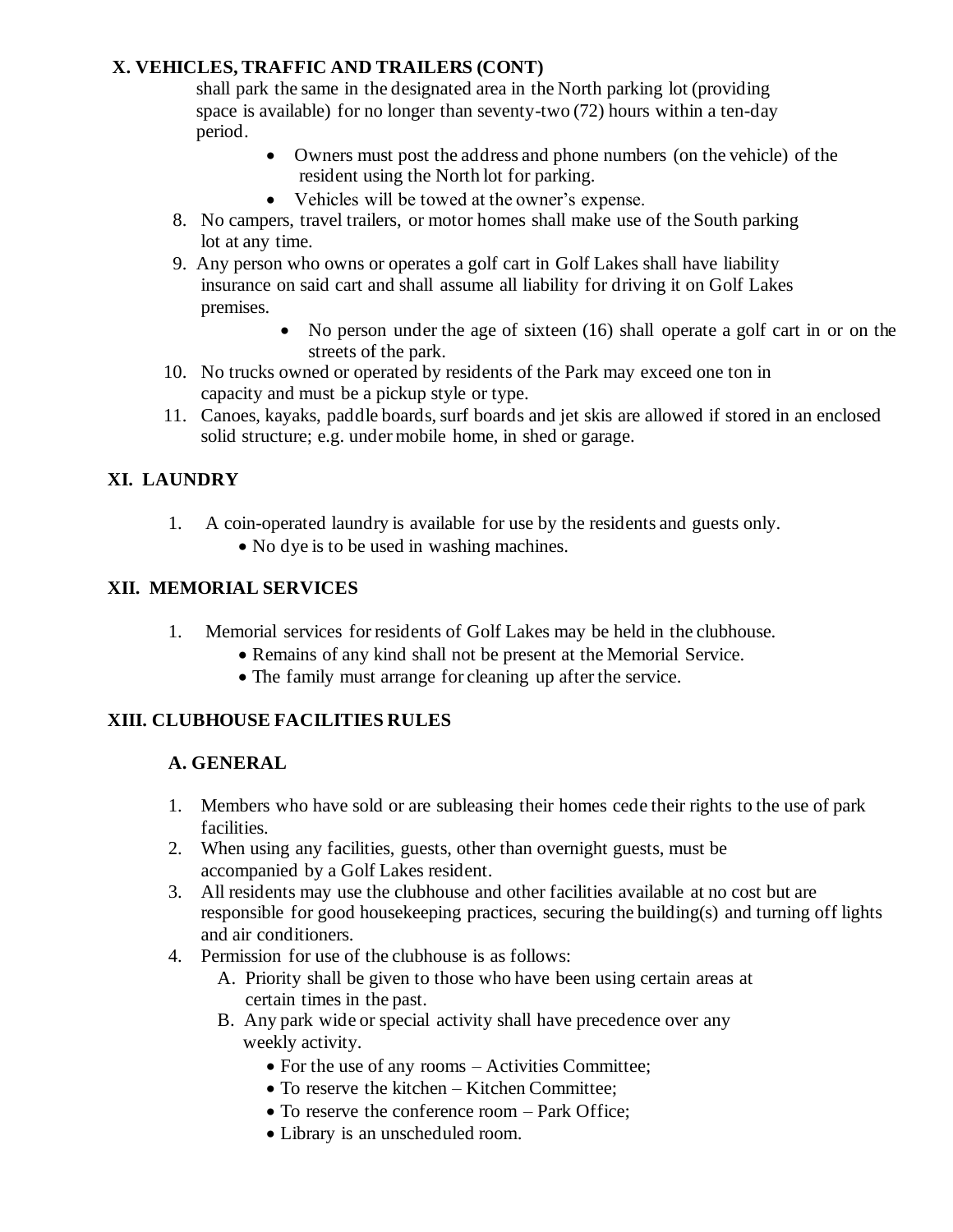# **XIII. CLUBHOUSE FACILITIES RULES (CONT)**

- 5. All chairs, tables, or any other equipment in the clubhouse are to remain in the clubhouse or on the immediate clubhouse grounds.
	- After use of any such equipment, the person making use thereof shall promptly restore and replace the same to the storage area.
	- At no time will any of the equipment be loaned to any resident of the Park.
- 6. Anyone in the clubhouse or recreation areas, must be wearing a shirt, except in the pool area.
- 7. A fob may be purchased by residents at the Golf Lakes office for the clubhouse, swimming pool and fitness center.

# **B. KITCHEN RULES**

- 1. Only individuals who are certified food handlers may work in the kitchen.
- 2**.** Any committee/club, whether serving food to residents or outsiders, using the kitchen is responsible for:
	- A. Getting and returning proper keys from the Kitchen Committee.
	- B. Cleaning the stoves and all appliances
	- C. Cleaning all counters.
	- D. Sweeping the floors.
	- E. Removing the garbage to outside containers and placing new bags in the containers.
	- F. Taking all recyclables to the recycle center.
	- G. Taking the towels home to wash and returning them promptly.
	- H. Turn off fans and lights and leaving the a/c on at 80 degrees.
- 3. Food and beverages, excluding condiments and butter, stored in the refrigerator must be dated and removed/thrown out within two (2) days.
- 4. Any committee/club with food in the freezer must remove their products at the end of the season.
- 5. Nothing is to be taken out of the kitchen for personal use without authorization from the Kitchen Committee, with the exception of ice.
- 6. Committees/clubs with a locked kitchen cabinet are responsible for checking their own cabinet and cleaning it at least every two (2) months.
- 7. Kitchen will be locked for no more than 5 days prior to any activity or dinner.
- 8. Contact person and phone number should be posted on kitchen door.
	- Forms available in the kitchen.

# **A. SHUFFLE RULES**

- 1. There shall be no shuffleboard played after 10:00 p.m.
- 2. A park resident must accompany all children under 18 years of age on the courts and follow rules of play on score sheet.
- 3. The shuffle discs and other equipment may not be loaned or taken to other facilities.
- 4. Golf Lakes' discs only may be used on courts.
- 5. Sweep and bead courts before using.
- 6. No open toe shoes on courts.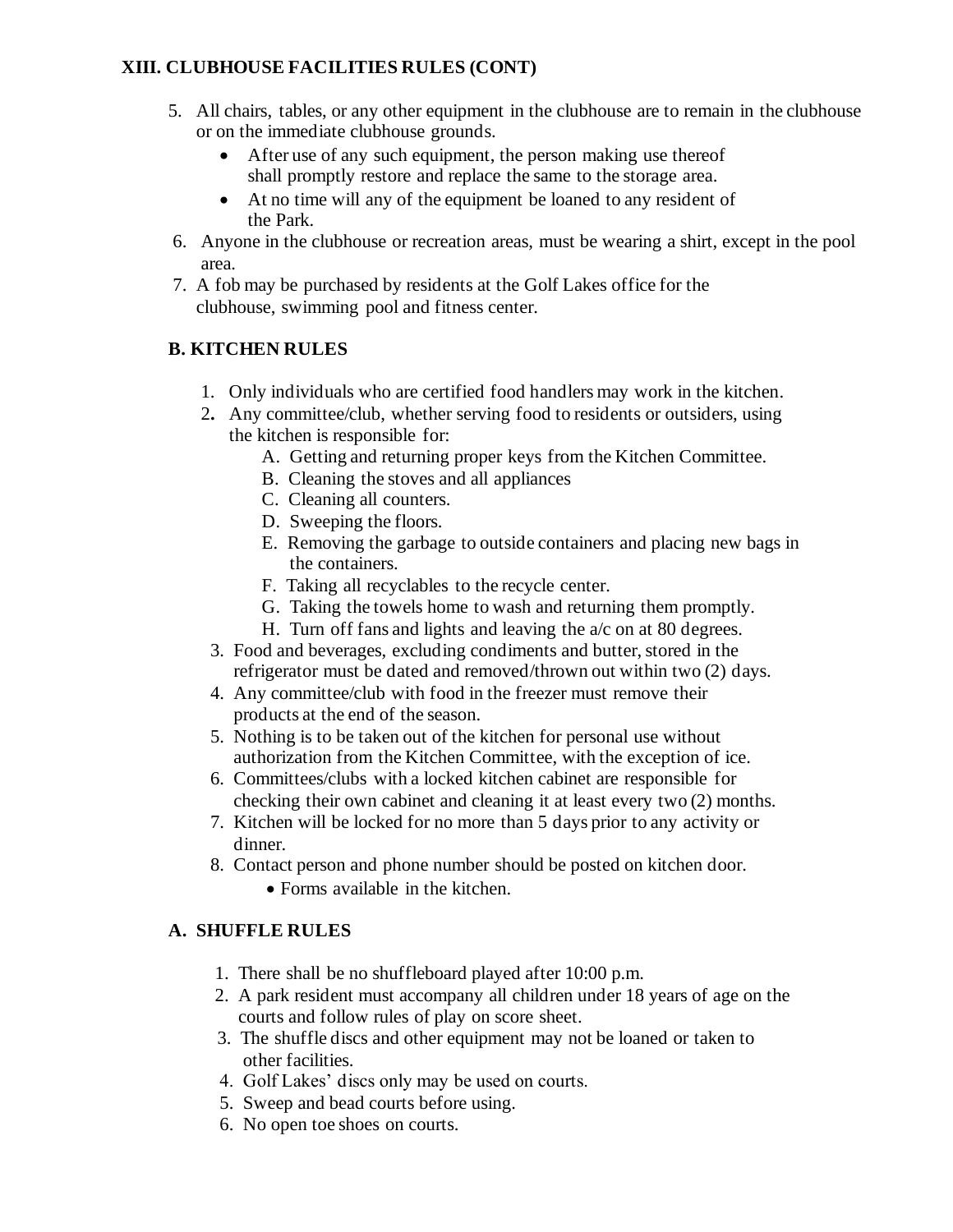#### **XIV. RECREATION FACILITIES RULES – (CONT)**

- 7. No food or drink on courts.
- 8. No walking on courts.

### **B**. **GOLF COURSE RULES**

- 1. Only Golf Lakes residents and their guests are permitted to play.
- 2. Guests under age 18 must be accompanied by an adult 18 years or older, and follow rules of play shown on scorecard.
- 3. The golf course is reserved Monday through Thursday as preferenced.
- 4. Tees not to be used as a driving range when other golfers are present.
- 5. Repair all ball marks on greens.
- 6. Repair all divots.
- 7. No golf carts allowed on Golf Lakes Executive Golf Course.
- 8. Residents will enforce the rules.
- 9. Flagrant abuse will result in loss of playing privileges.

### **C. PICKLEBALL RULES**

- 1. The Golf Lakes Pickleball Club has reserved court times (See Schedule).
- 2. Sports shoes are required. No flip-flops.
- 3. Only pickleball paddles and balls are allowed.
- 4. Food is not permitted, drinking water only.
- 5. Roller blades, skates, skateboards and bikes are prohibited.
- 6. During open resident play, limit play to 30 minutes if others are waiting.
- 7. Courts are open from 7:30 a.m. until dusk
- 8. Guests under the age of 18 must be accompanied by an adult over 18.
- 9. Paddles and balls are available at the Fitness Center.
- 10. Use of courts is at your own risk. The Golf Lakes Residents Association and The Golf Lakes Pickleball Club assume no liability for injuries or accidents.

#### **D. POOL & SPA RULES/NOTICE**

There is no Lifeguard on duty… Use the Buddy System. Pool hours: 7 a.m. – 10 p.m. Daily (except on cleaning days). POOL CAPACITY: 40; SPA CAPACITY: 9; (max temp. 105)  **Guests using the pool/spa must be an overnight/in-house guest. Other/day visitors must be accompanied by a resident.**

- 1. No one under the age of 12 is allowed in the spa.
- 2. Persons 12 to 18 allowed in the spa only under the supervision of an adult.
- 3. Shower before entering pool or spa. (STATE LAW)
- 4. Children must be toilet trained to be in pool. a. No swim diapers allowed.
- ` 5. No animals in pool/spa or on pool deck.
- 6. Drinks in covered unbreakable containers allowed 4 ft. from pool/spa edge. a. NO SMOKING in pool/spa or on the deck
- 7. No food or ALCOHOL BEVERAGES inside the pool area.
- 8. Swim suits required for pool and spa**.**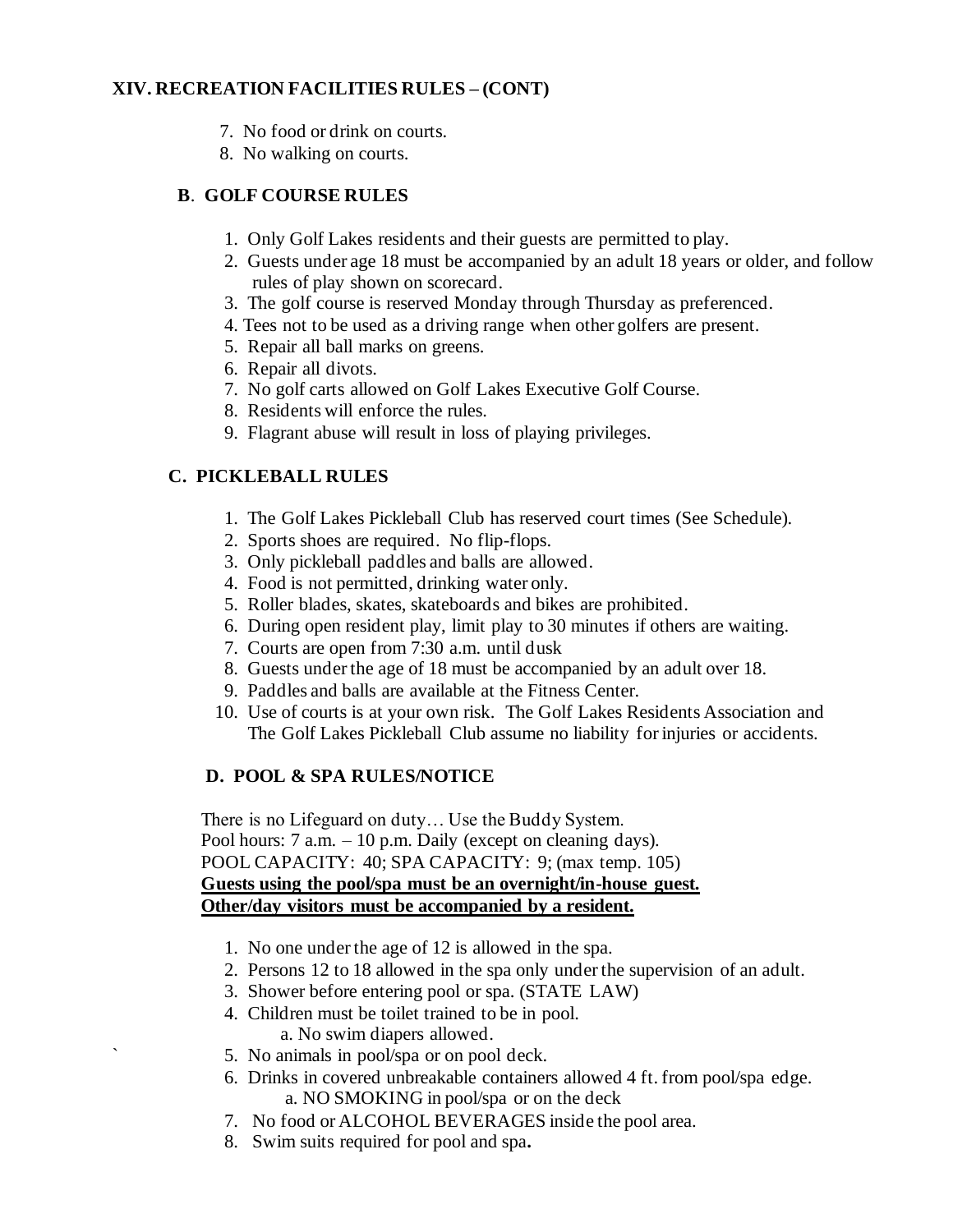# **XIV. RECREATION FACILITIES RULES – (CONT)**

- 9. No diving or jumping in pool.
	- a. No diving or jumping off shoulders or throwing of another individual is allowed.
	- b. No running or horse play on the pool deck.
- 10. Anyone under the age of 18 must be accompanied by a person 18 years or older who is responsible for their safety.
- 11. No one with open sores or band-aids allowed.
- 12. Body lotion must be washed off before entering and re-entering pool or spa. (Lotion creates a scum line and will clog the filter system.)
	- a. Only suntan lotions allowed. (NO OILS)
	- b. A towel must be placed on lounge when using lotion.
- 13. No radios unless used with earphones.
	- a. Radios only permitted for exercise classes.
- 14. Only noodles and water weights are allowed. Lifesaving equipment may be used if fastened to the body.
- 15. Management can deny pool privileges if pool rules are violated.
- 16. Any person using the pool facilities shall obey the lawful rules (approved by the Board of Directors) pointed out by residents.

#### **E. FITNESS CENTER RULES**

- 1. Everyone should consult a physician prior to using any Fitness Center equipment, which includes the sauna.
- 2. Only residents, employees and overnight/in-house guests, 18 years and older, are authorized the use of the Fitness Center equipment.
	- All other/day guests must be accompanied by a Golf Lakes resident.
- 3. If you are the last person to leave the Fitness Center, all lights and fans should be turned off.
- 4. Do not wear wet swim suits when using Fitness Center equipment.
- 5. Fitness Center equipment should be wiped with sanitary wipes and dried before and after each use.
- 6. Do not change plugs or attempt to fix any malfunctioning equipment.
	- Report any problems to the park office or to any member of the Fitness Center Committee as soon as possible.
- 7. Review the posted sauna operating instructions prior to use.
	- A. No one under 18 years old is allowed to use the sauna.
	- B. Always sit or stand on towels when using sauna.
	- C. Minimum clothing required is a swim suit.
- 8. Fitness Center or swimming pool users have priority use of Fitness Center showers.
- 9. Bicycles shall be parked in the provided bicycle rack.
- 10. If another person is waiting to use the equipment, usage is restricted to thirty (30) minutes.
- 11. Equipment or supplies cannot be removed from the Fitness Center, except for pickleball paddles and balls.
- 12. Residents are responsible for ensuring that their guests comply with these rules.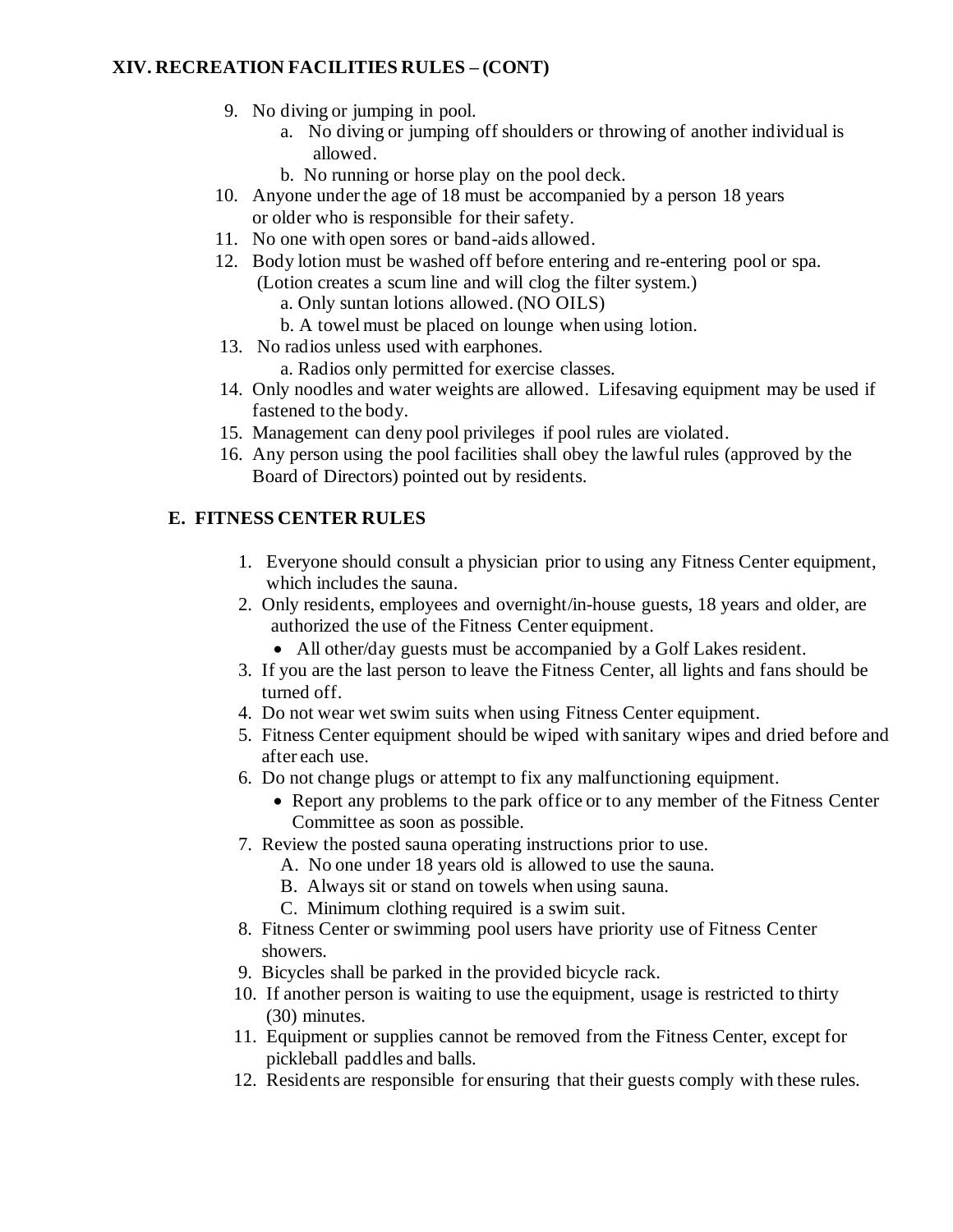### **XIV. RECREATION FACILITIES RULES – (CONT)**

### **F. FISHING RULES**

- 1. Fishing is permitted in all lakes.
	- All visitors under 18 years of age fishing in the lakes must be accompanied by an adult 18 years or older at all times.
	- Anyone fishing must meet state licensing requirements.

#### **XV. SALES & RENTING**

- 1. Items may not be displayed for sale at the home site or common areas in the Park by residents; except for Park approved activities.
	- Sale items may be posted on the bulletin board in the clubhouse, providing the telephone numbers only or on the Golf Lakes Marketplace Facebook group.
- 2. "For Sale" or "For Rent" signs on homes only shall be limited to an attractive sign of not more than 144 square inches which may be placed inside the unit (one sign per unit).
	- No signs are permitted in the yard. Realtors and members are permitted to have an Open House clearing the time and date with the manager.
	- Open House and directional signs from the gates to the property are allowed only during the hours approved for the open house.
- 3. Homes may be rented to one or two persons clearing a credit check, background check, and meeting the age requirement, for a minimum of three (3) months.
	- A. The member must advise Park management of the renters' name/address and shall advise the renter to:
		- Check in with the Park office upon arrival.
		- Abide by all Park rules and regulations.

#### **XVI. MISCELLANEOUS**

- 1. Door to door commercial solicitation shall not be allowed in Golf Lakes.
- 2. All electric and telephone utilities are paid by the individual; water, sewer, garbage and basic cable/internet are paid to The Corporation as part of the quarterly maintenance fee or rent.
- 3. Mailboxes shall be furnished by the Corporation to residents.
	- Payment of a ten-dollar (\$10) fee is required for name plate.
- 4. Board members, employees, and approved contract labor are the only people covered by insurance and allowed inside the maintenance area wall.
- 5. No Park vehicles or tools shall be loaned.
- 6. Except for Park related work, such as Corporation water lines, employees are not permitted to work at any resident's home during working hours.
- 7. Residents are asked not to disturb employees unnecessarily during working hours.
	- Any personal business transacted between residents and employees must be during lunch hours or after normal working hours